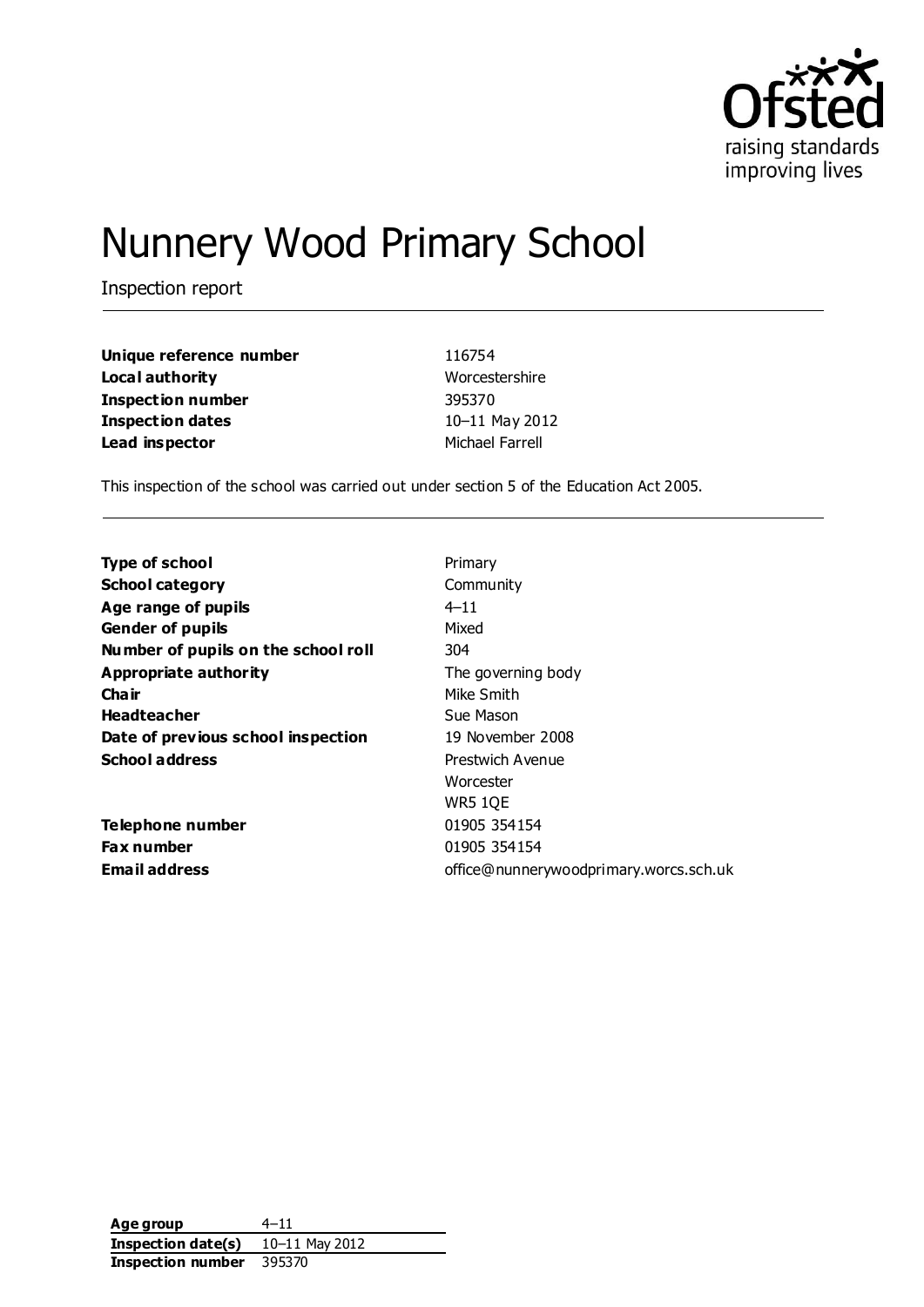

You can use Parent View to give Ofsted your opinion on your child's school. Ofsted will use the information parents and carers provide when deciding which schools to inspect and when.

You can also use Parent View to find out what other parents and carers think about schools in England. You can visit [www.parentview.ofsted.gov.uk,](http://www.parentview.ofsted.gov.uk/) or look for the link on the main Ofsted website: [www.ofsted.gov.uk](http://www.ofsted.gov.uk/)

The Office for Standards in Education, Children's Services and Skills (Ofsted) regulates and inspects to achieve excellence in the care of children and young people, and in education and skills for learners of all ages. It regulates and inspects childcare and children's social care, and inspects the Children and Family Court Advisory Support Service (Cafcass), schools, colleges, initial teacher training, work-based learning and skills training, adult and community learning, and education and training in prisons and other secure establishments. It assesses council children's services, and inspects services for looked after children, safeguarding and child protection.

Further copies of this report are obtainable from the school. Under the Education Act 2005, the school must provide a copy of this report free of charge to certain categories of people. A charge not exceeding the full cost of reproduction may be made for any other copies supplied.

If you would like a copy of this document in a different format, such as large print or Braille, please telephone 0300 123 4234, or email enquiries@ofsted.gov.uk.

You may copy all or parts of this document for non-commercial educational purposes, as long as you give details of the source and date of publication and do not alter the information in any way.

To receive regular email alerts about new publications, including survey reports and school inspection reports, please visit our website and go to 'Subscribe'.

Piccadilly Gate Store St **Manchester** M1 2WD

T: 0300 123 4234 Textphone: 0161 618 8524 E: enquiries@ofsted.gov.uk W: www.ofsted.gov.uk



© Crown copyright 2012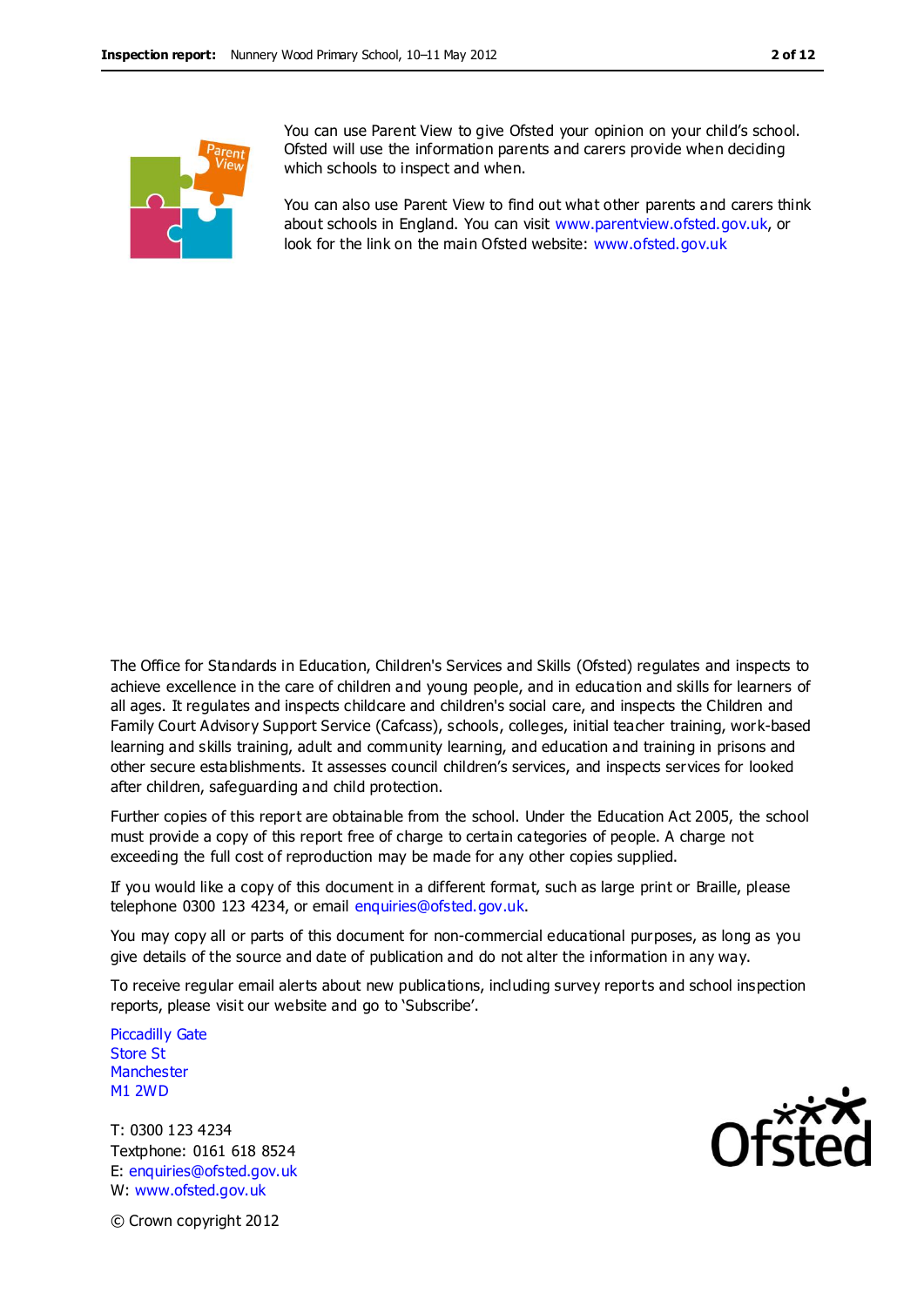### **Introduction**

| Inspection team  |                             |
|------------------|-----------------------------|
| Michael Farrell  | Additional Inspector        |
| Veronica McGill  | <b>Additional Inspector</b> |
| Mary Le Breuilly | <b>Additional Inspector</b> |

This inspection was carried out with two days' notice. Inspectors observed nine hours of teaching in 14 lessons taught by 10 teachers. They held meetings with groups of pupils, parents and carers, governors, partners to the school, and staff. Inspectors observed the school's work, and looked at a range of documents including those relating to safeguarding, school development planning and the school's analysis of pupils' achievement. They scrutinised responses to the inspection questionnaire from 77 parents and carers.

### **Information about the school**

This is a larger than average-sized primary school, whose pupils come from a wide area and from varying socio-economic backgrounds. The percentage of pupils known to be eligible for free school meals is lower than the national average. A tenth of pupils are supported through school action plus or a statement of special educational needs. About a tenth of pupils speak English as an additional language. The Early Years Foundation Stage comprises children of Reception age in two mixed classes that also include pupils in Year 1. Reception children and Year 1 pupils work together at some of the time and separately at other times.

Since the previous inspection the school has experienced considerable staffing difficulties, affecting teaching staff and middle and senior leadership, through absences and departures. The school meets the current floor standards set by the government, which determines the minimum expectations for attainment and progress.

The school includes specially resourced provision for pupils with special educational needs, known as the school's language development unit. The local authority funds 10 places for pupils with statements of special educational needs related to speech, language and communication. The very few pupils currently supported are taught entirely in mainstream classes.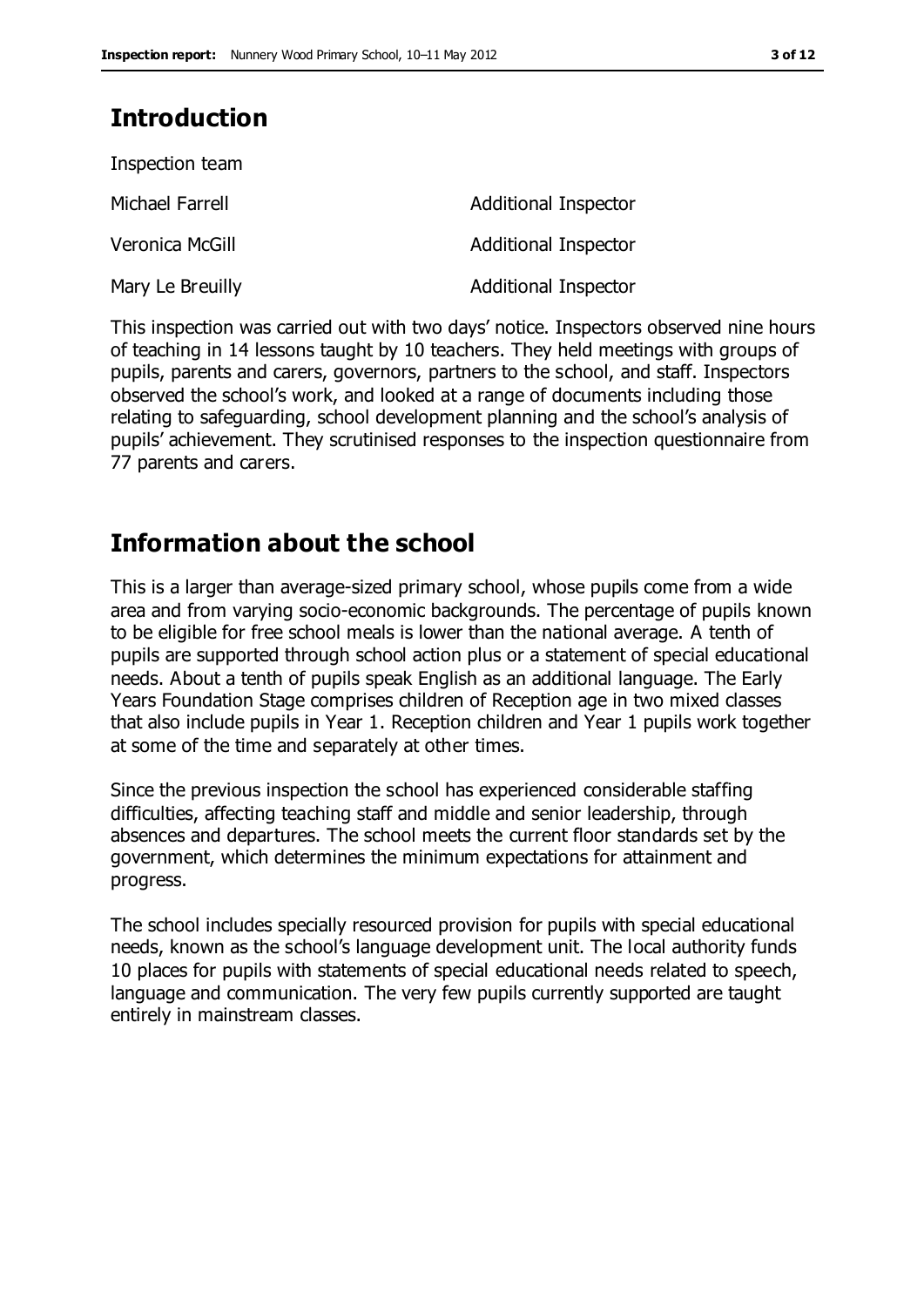### **Inspection judgements**

| <b>Overall effectiveness</b>     |  |
|----------------------------------|--|
|                                  |  |
| <b>Achievement of pupils</b>     |  |
| <b>Quality of teaching</b>       |  |
| Behaviour and safety of pupils   |  |
| <b>Leadership and management</b> |  |

### **Key findings**

- This is a good school. Pupils achieve well and the headteacher has successfully steered through a challenging period of unexpected very high staff turnover. The school is not yet outstanding because teaching does not consistently promote rapid progress and the highest levels of achievement.
- Children enter the Reception year at below age-related levels, make good progress and join Year 1 with attainment that matches national expectations. Pupils make satisfactory and improving progress in Key Stage 1 and good progress in Key Stage 2 so that they achieve well by the end of Year 6. Different groups, including disabled pupils and those with special educational needs, make good progress.
- Teaching is predominantly good. Teachers have high expectations and manage behaviour effectively. Relationships between staff and pupils are strong. Pupils' assessments of themselves and other pupils are effectively encouraged. Where lessons are only satisfactory, pace is too slow and work not always accurately matched to pupils' learning needs, especially where planning is not detailed enough.
- Pupils behave well in lessons and around school. They are courteous and thoughtful towards others and their spiritual, moral, social and cultural skills and understanding are well developed. Pupils feel safe and greatly trust staff.
- The governing body and the school's leaders liaise closely to support the school's development. Staff performance is well managed and teaching is effectively led so teaching improves. While the curriculum offers stimulating and enriching activities that contribute to pupils' good progress, time spent on subjects other than English and mathematics is being squeezed and assessments in these other areas are not always frequent enough to make certain that good progress is being maintained.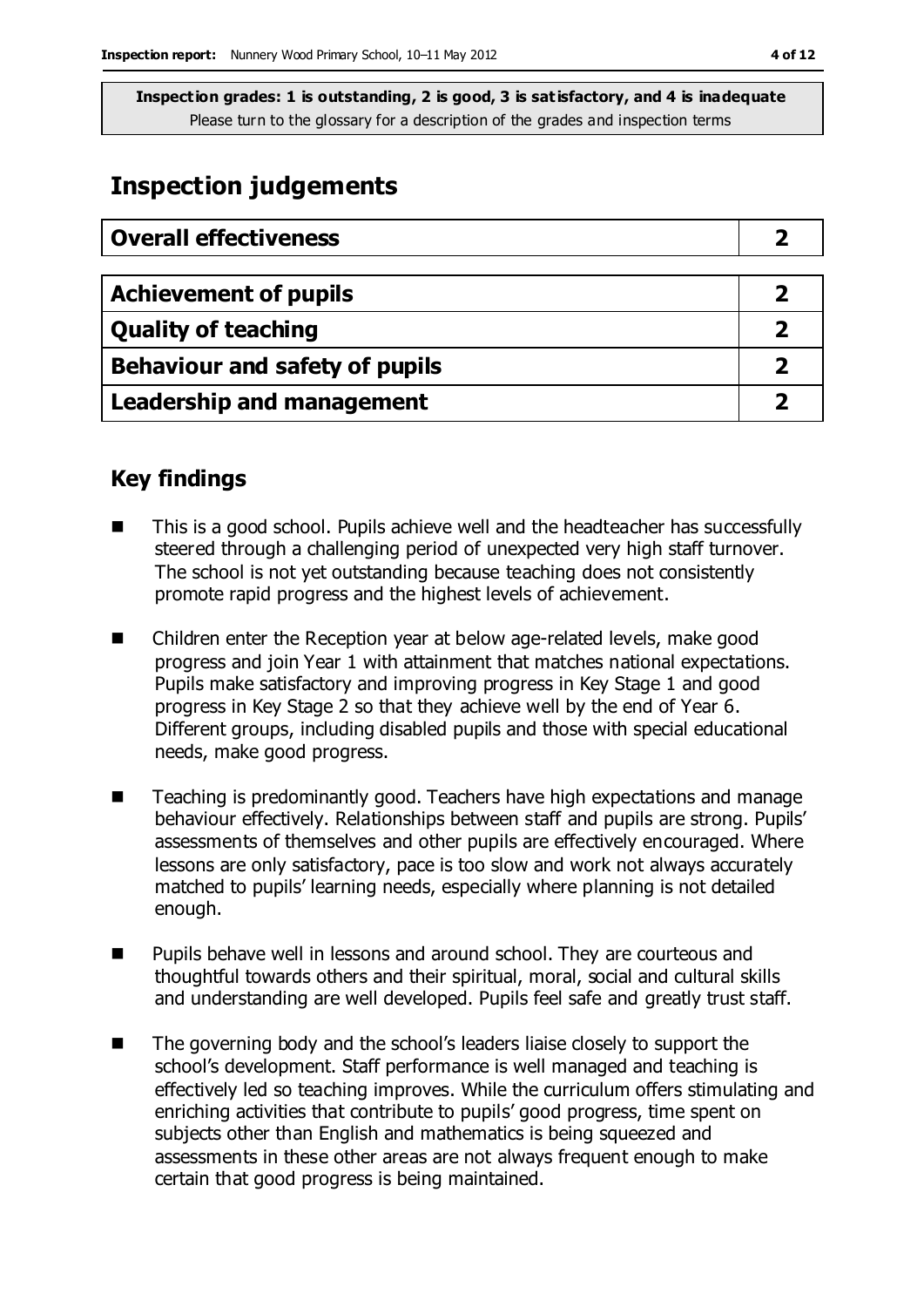### **What does the school need to do to improve further?**

- Raise standards, especially in Key Stage 1, through improving all teaching to good or better by:
	- making sure all parts of lessons are matched to the learning needs of pupils, through more detailed planning
	- ensuring lesson pace is always brisk enough.  $\equiv$
- Giving greater emphasis to subjects other than English and mathematics and assessing pupils' work in them more often.

#### **Main report**

#### **Achievement of pupils**

Pupils currently make good progress throughout the school and achievement is good. School data indicates pupils have made satisfactory progress in Key Stage 1 so that by the end of this phase they attain average levels in reading, writing and mathematics. Progress observed in lessons in this phase during the inspection was good, reflecting the current predominantly good teaching and indicating an improving picture. Pupils make good progress in Key Stage 2, leaving with attainment at above average levels in English (including reading) and mathematics. In their reading to inspectors and in class pupils demonstrate a range of strategies to tackle words with which they are unfamiliar and show impressive persistence because staff encouragement has given them confidence to try. This includes some children in the Reception year. Progress is effectively reinforced by structured teaching of phonics and daily dictation practice. Different groups, including pupils who speak English as an additional language, make good progress. Disabled pupils and those with special educational needs achieve well because a range of suitable interventions are provided according to individual needs. For example, the school uses intensive approaches to literacy and numeracy learning where needed. Where boys have made less progress than girls the school has taken suitable action, as in the Early Years Foundation Stage, where a focus on boys' writing has led to improvements. In the last school year, high staff turnover was a major factor in leading to pupils' lower achievement in 2011 and the school has worked tirelessly to rectify this. Parents and carers rightly consider that their children are making good progress.

Reception-age children achieved well in a lesson encouraging communication, language and literacy. This was because activities such as role-play in the garden area were enriched by adults skilfully questioning children about the choice of equipment they might need. Other children examined the life-cycle of a bean and the teacher's focused questions helped them recognise the functions of different parts of the plant. Older pupils achieved well in a mathematics lesson on solving problems with many steps because the tasks to calculate the cost of keeping a pet dog captivated pupils. Several pupils in the class told the inspector how much they enjoy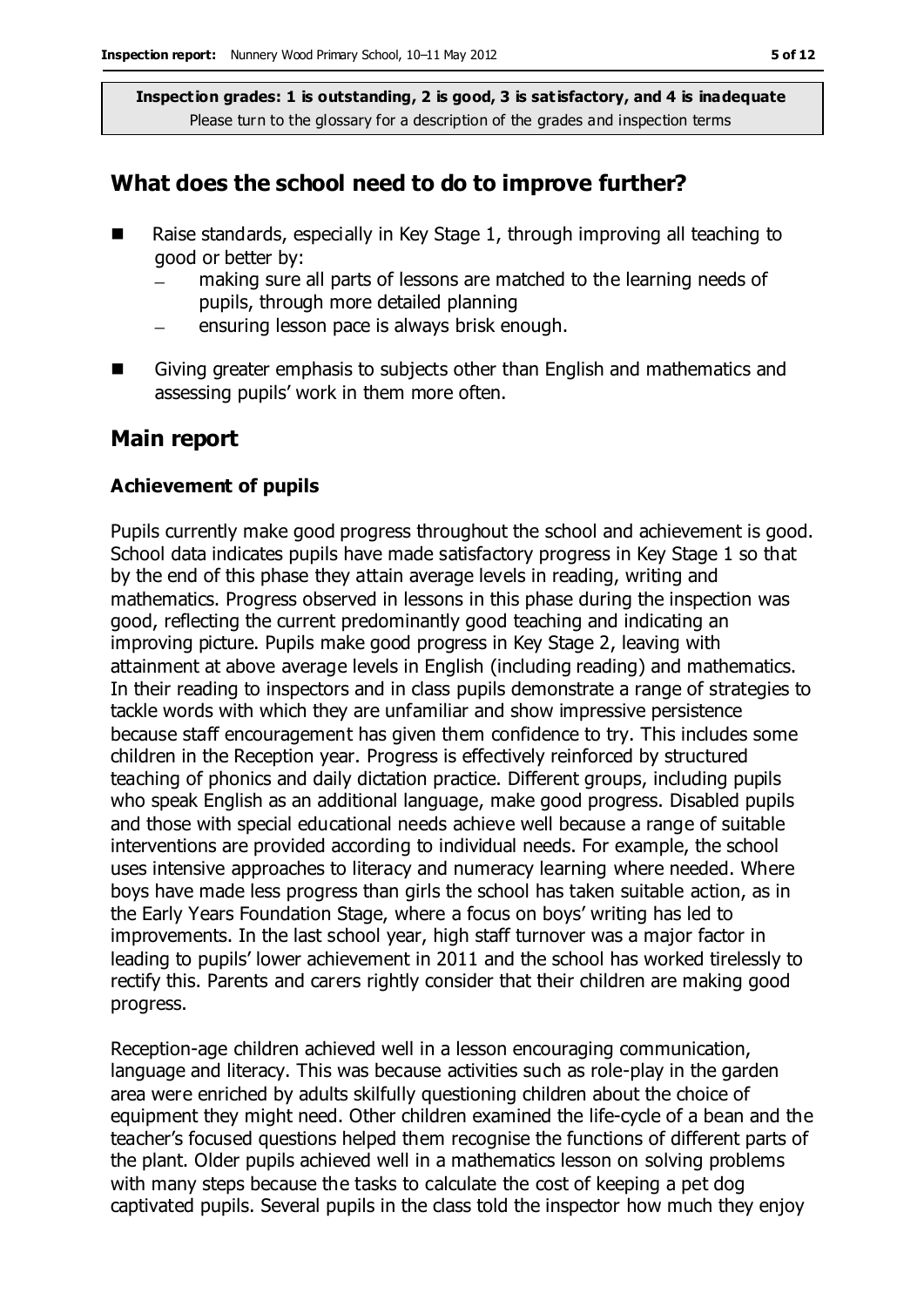mathematics, one commenting: 'I really like maths - my dad does too'.

#### **Quality of teaching**

Teaching observed during the inspection was good in the Reception year and mainly good in both Key Stages 1 and 2. The teaching of disabled pupils and those with special educational needs is also good because these pupils receive interventions specific to their needs. Among strengths of teaching are high expectations of staff of progress and behaviour, good behaviour management, strong relationships between staff and pupils, and the effective deployment of teaching assistants. Pupils' are very effectively encouraged to assess their own and other pupils' work. They work with learning partners very well and they understand their learning targets. Behaviour is well managed and pupils are effectively praised for their effort and successes. Where teaching is satisfactory, the pace of learning is not always brisk enough. The work is not pitched sufficiently closely to the learning levels and needs of pupils because teachers' planning is not always detailed enough. Marking is up to date and generally indicates what pupils need to do next to improve their work. Teachers' questioning, including in 'plenary sessions' at the end of lessons, helps establish what pupils do and do not know. The curriculum provides a range of interesting and relevant activities to help learning. Teaching makes a strong contribution to the good development of spiritual, moral, social and cultural development and teachers encourage social skills well, and provide many opportunities for cultural development. Parents and carers have an accurate view of teaching, with one parent stating, 'The teachers are very enthusiastic which encourages parents to want to become more involved'.

Reception age children have a calm, settled start to the day and routines are used well to embed children's understanding of number concepts through encouraging language around months and the weather. Children experience a balance of different activities for example focused work and 'free-flow' activities. A good personal, social, and health education lesson on 'things I am good at' for younger pupils powerfully raised self-esteem because it gave effective opportunities to pupils to reflect on their strengths and to show their admiration for other children. The teacher's comments on pupils' work helped them focus on what they could improve. Pupils in Key Stage 2 achieved well in an information and communications technology lesson. They were highly motivated as the lesson vividly conveyed the importance of not always believing internet sites by introducing unsuspecting pupils to a spoof site for research then revealing the subterfuge. This was followed by high-quality group discussion about evaluating the security of internet sites.

#### **Behaviour and safety of pupils**

Inspectors' observations and the school's records show that behaviour is good. A parent stated, 'This is a lovely, caring, friendly school', and parents and carers generally have a postive view of pupils' behaviour. Pupils enjoy school and the range of lessons, trips and clubs they participate in. They are courteous and respectful to each other and to adults. Staff manage pupils' behaviour well so that it is good in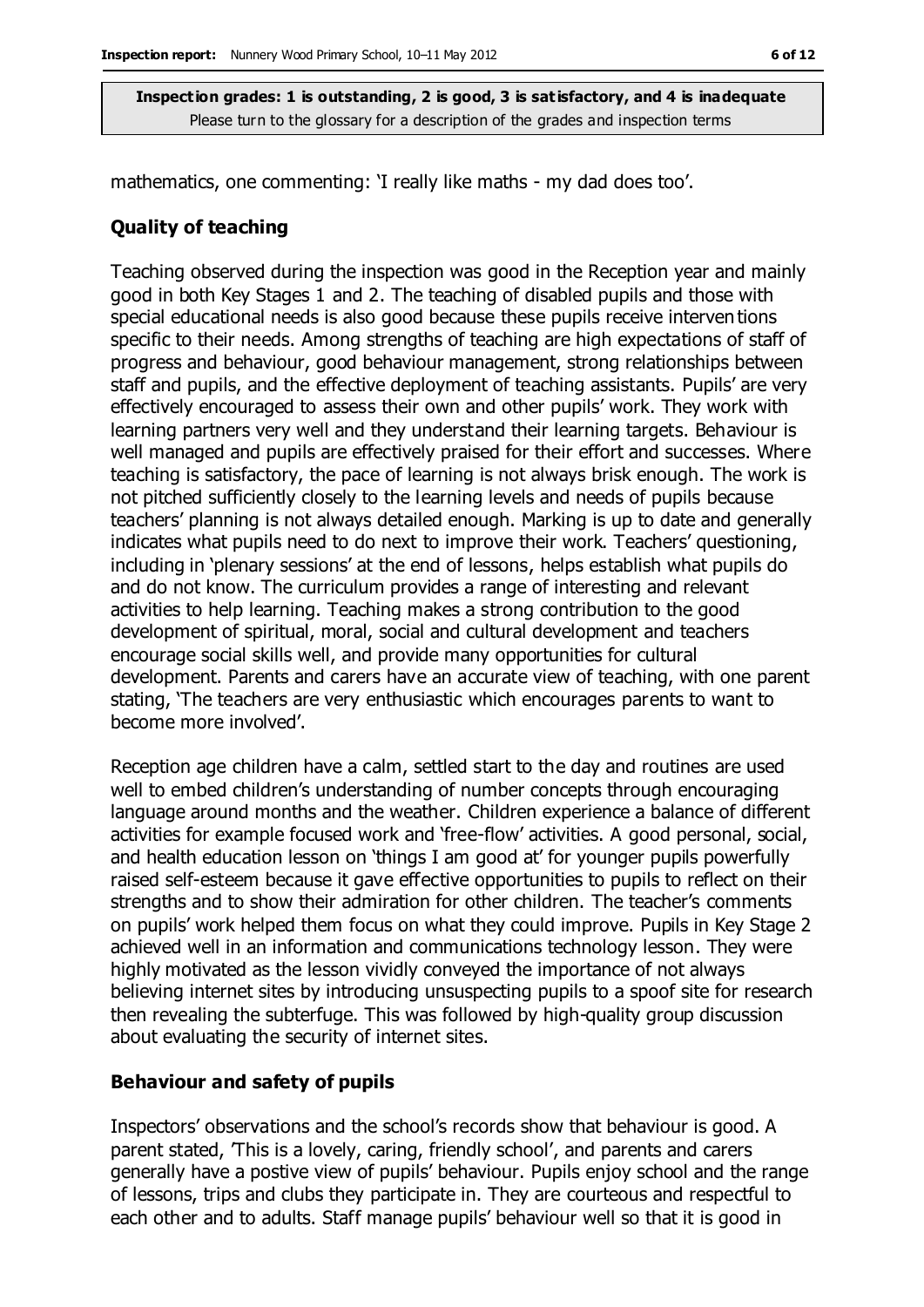lessons and around the school. Lunchtimes are sociable occasions with good levels of helpful and encouraging supervision. At playtimes there are many examples of enjoyable, cooperative play led by children. The high expectations and ethos permeating the school helps ensure that even where teaching is satisfactory, behaviour is still good.

In this happy school, pupils grow in confidence and self-esteem because they recognise that the school values them. Attendance is above average and lessons start very punctually because pupils look forward to their learning. Pupils are proud of their contributions to the school council, the eco council, and to assemblies. They can explain what is right and wrong and say that they learn from their mistakes. Pupils are very confident they are safe at school, a view rightly shared by parents and carers. Bullying is a rare occurrence and is dealt with appropriately when it does arise. Pupils recognise different types of bullying including cyber bullying and that sometimes people fall out and 'say rude things'. The personal, social, health and citizenship programme encourages understanding of differences among others. Pupils have confidence in staff to deal with any issues that arise.

#### **Leadership and management**

Leaders and managers have steered the school successfully through a difficult period. The headteacher has been vital in keeping the school's clear sense of direction and high staff morale. The governing body is very productively involved in school life. For example, seven governors were working in classrooms by earlier arrangement on one of the days of the inspection. Regular visits by individual governors are supplemented by perceptive written reports. Governors have become more astute at challenging the school's data on pupils' progress. Lessons are accurately and regularly monitored and staff are clear about areas for improvement. School partners strongly contribute to pupils' progress and development. Parents and carers are very supportive and hold the school in high regard. Home learning arrangements involve well-developed homework programmes. A very small number of parents and carers expressed concerns about the effect of high staff turnover on their child's progress. Inspectors understand this concern but also recognise the school's considerable and successful efforts to put this right. The well-led and managed Early Years Foundation Stage is rightly highly valued by parents and carers.

The school promotes equal opportunities well through suitable policies and an ethos valuing individual pupils. It carefully tracks pupils' progress and intervenes if individuals or groups begin to slip behind. Disabled pupils and those with special educational needs are fully integrated into the mainstream classrooms. Any discrimination is dealt with effectively, for example by hearing the views of both parties and seeking resolution. The curriculum offers stimulating and relevant activities that capture pupils' interests and promote good behaviour. Good spiritual, moral, social and cultural development is reflected in celebrations of different beliefs. For example, pupils on their own initiative presented an assembly to recognise Eid. Woodland work inspires appreciation of the wonder of natural things and residential visits strongly help pupils' social and moral development.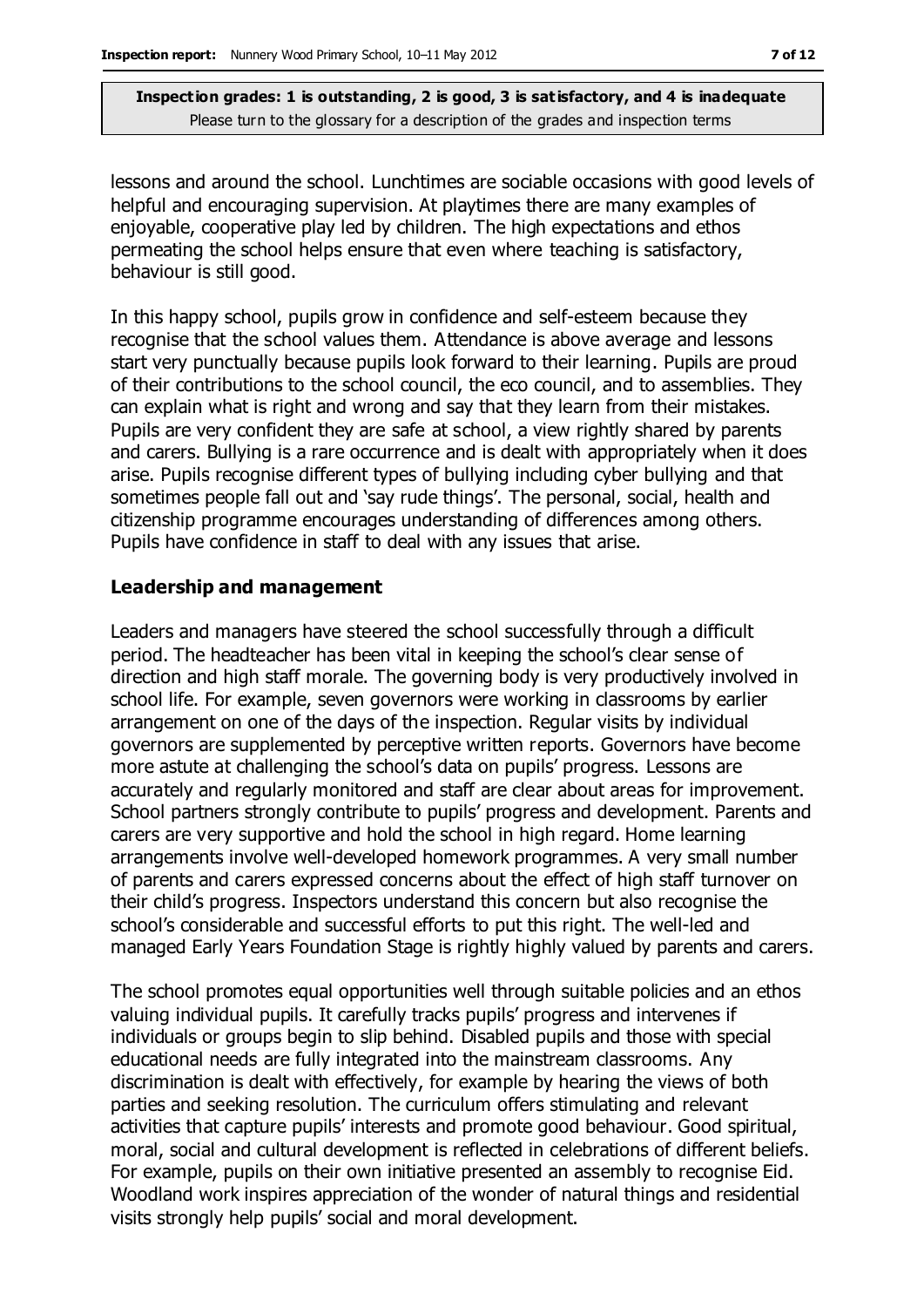The governing body has ensured that the school's safeguarding policies and procedures are fully in place. Comprehensive risk assessments have been developed for activities in school and trips elsewhere and are conscientiously followed. Staff vetting records are scrupulously maintained. An e-safety week, e-safety days, and references to safety in information and technology lessons enhance pupils' awareness. Self-evaluation documents clearly indicate the school's weaknesses and strengths and development plans are a comprehensive, detailed and constantly used tool to assist the school's improvement. The organisation of staff training coordinates professional and school needs. In steering the school through recent difficulties, maintaining the quality of teaching and achievement since the previous inspection, strengthening pupils' understanding of targets and introducing peer and self-assessment, the school demonstrates good capacity to improve further.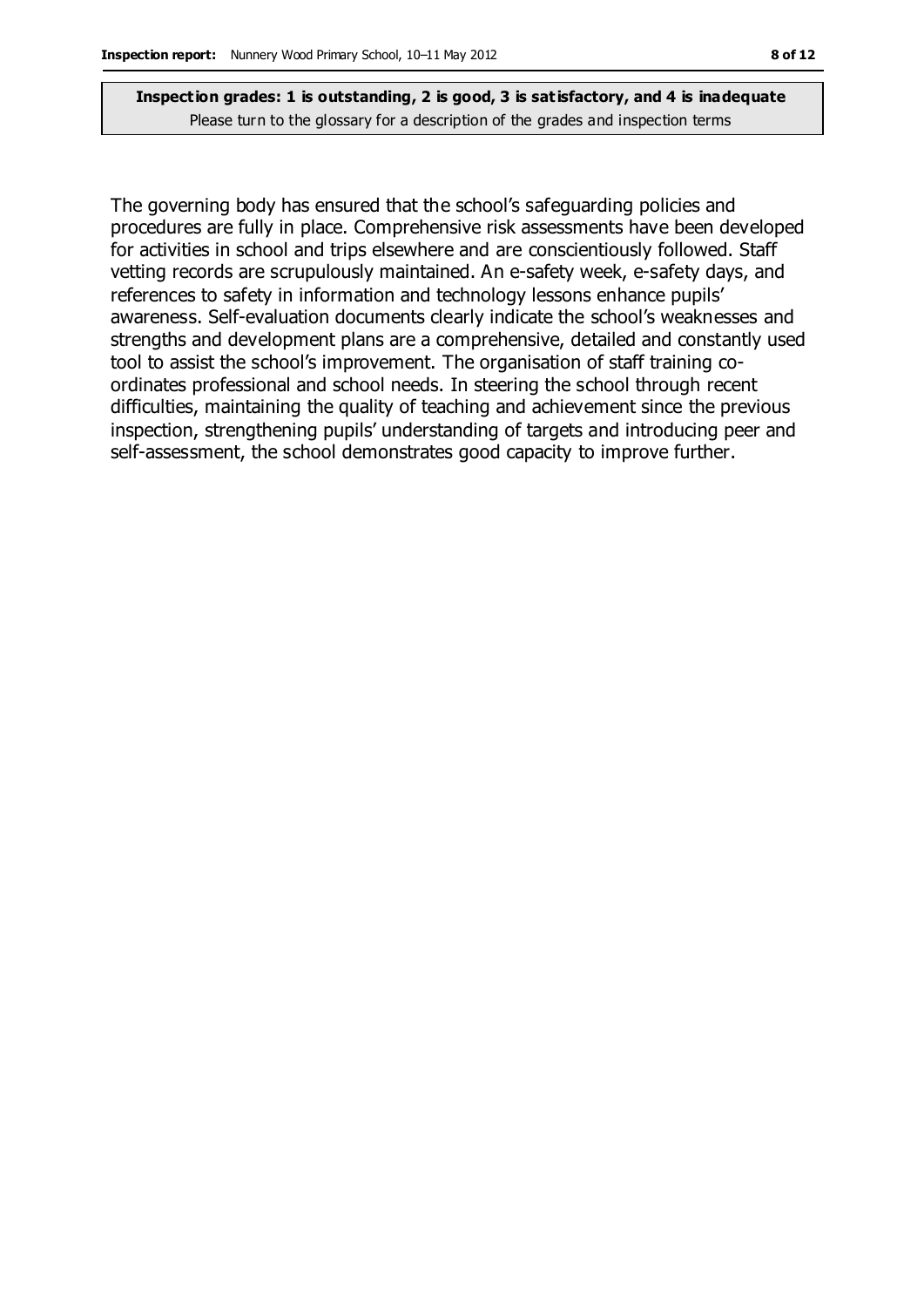### **Glossary**

#### **Grade Judgement Description** Grade  $1$  | Outstanding | These features are highly effective. An outstanding school provides exceptionally well for all its pupils' needs. Grade 2 Good These are very positive features of a school. A school that is good is serving its pupils well. Grade 3  $\parallel$  Satisfactory  $\parallel$  These features are of reasonable quality. A satisfactory school is providing adequately for its pupils. Grade 4  $\parallel$  Inadequate  $\parallel$  These features are not of an acceptable standard. An inadequate school needs to make significant improvement in order to meet the needs of its pupils. Ofsted inspectors will make further visits until it improves.

### **What inspection judgements mean**

### **Overall effectiveness of schools**

|                       | Overall effectiveness judgement (percentage of schools) |      |                     |                   |
|-----------------------|---------------------------------------------------------|------|---------------------|-------------------|
| <b>Type of school</b> | <b>Outstanding</b>                                      | Good | <b>Satisfactory</b> | <b>Inadequate</b> |
| Nursery schools       | 54                                                      | 42   |                     |                   |
| Primary schools       | 14                                                      | 49   | 32                  |                   |
| Secondary             | 20                                                      | 39   | 34                  |                   |
| schools               |                                                         |      |                     |                   |
| Special schools       | 33                                                      | 45   | 20                  |                   |
| Pupil referral        |                                                         | 55   | 28                  |                   |
| units                 |                                                         |      |                     |                   |
| All schools           | 16                                                      | 47   | 3٠                  |                   |

New school inspection arrangements have been introduced from 1 January 2012. This means that inspectors make judgements that were not made previously.

The data in the table above are for the period 1 September to 31 December 2011 and represent judgements that were made under the school inspection arrangements that were introduced on 1 September 2009. These data are consistent with the latest published official statistics about maintained school inspection outcomes (see [www.ofsted.gov.uk\)](http://www.ofsted.gov.uk/).

The sample of schools inspected during 2010/11 was not representative of all schools nationally, as weaker schools are inspected more frequently than good or outstanding schools.

Primary schools include primary academy converters. Secondary schools include secondary academy converters, sponsor-led academies and city technology colleges. Special schools include special academy converters and non-maintained special schools.

Percentages are rounded and do not always add exactly to 100.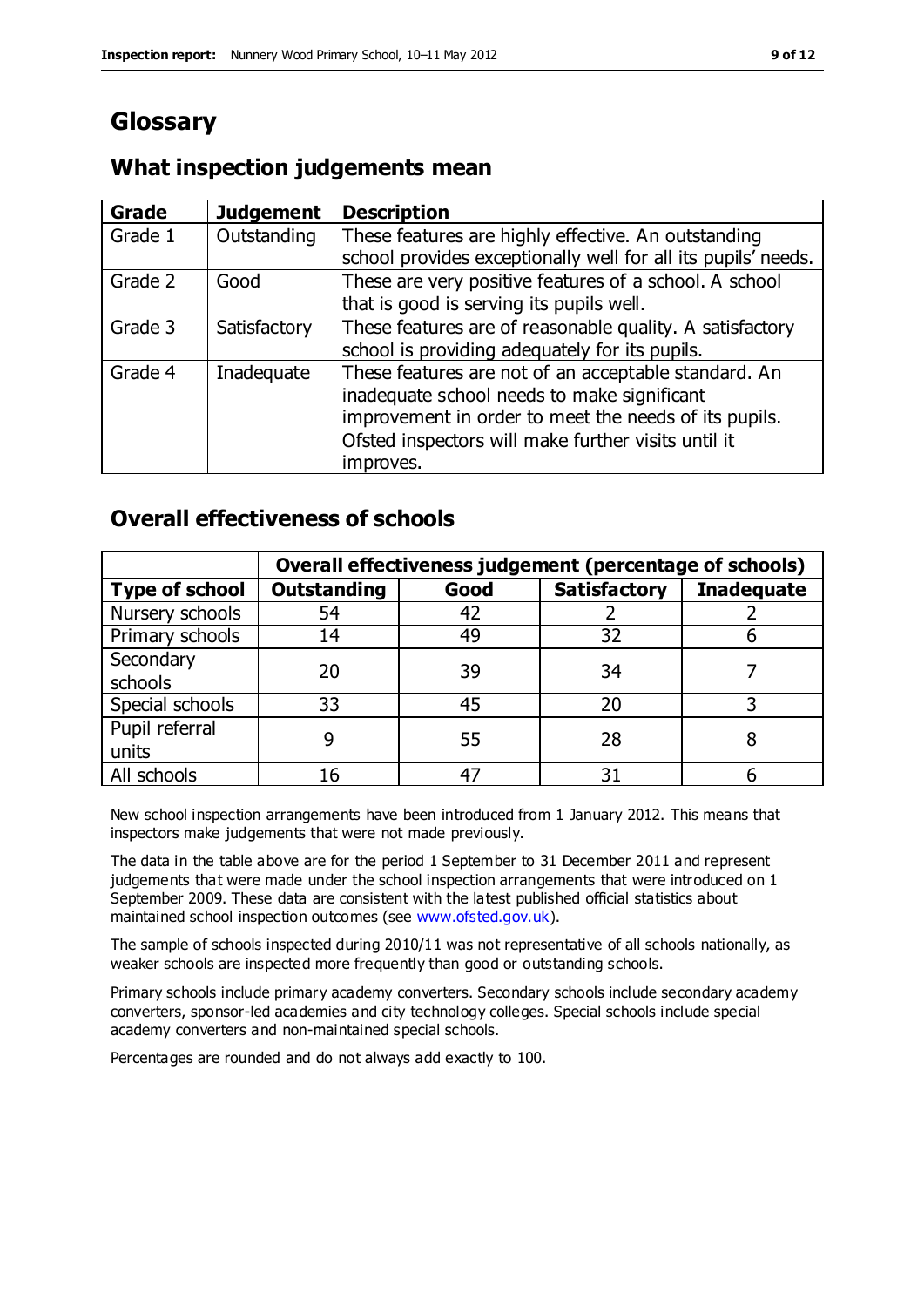## **Common terminology used by inspectors**

| Achievement:                  | the progress and success of a pupil in their<br>learning and development taking account of their<br>attainment.                                                                                                        |
|-------------------------------|------------------------------------------------------------------------------------------------------------------------------------------------------------------------------------------------------------------------|
| Attainment:                   | the standard of the pupils' work shown by test and<br>examination results and in lessons.                                                                                                                              |
| Attendance:                   | the regular attendance of pupils at school and in<br>lessons, taking into account the school's efforts to<br>encourage good attendance.                                                                                |
| Behaviour:                    | how well pupils behave in lessons, with emphasis<br>on their attitude to learning. Pupils' punctuality to<br>lessons and their conduct around the school.                                                              |
| Capacity to improve:          | the proven ability of the school to continue<br>improving based on its self-evaluation and what<br>the school has accomplished so far and on the<br>quality of its systems to maintain improvement.                    |
| Floor standards:              | the national minimum expectation of attainment<br>and progression measures.                                                                                                                                            |
| Leadership and management:    | the contribution of all the staff with responsibilities,<br>not just the governors and headteacher, to<br>identifying priorities, directing and motivating staff<br>and running the school.                            |
| Learning:                     | how well pupils acquire knowledge, develop their<br>understanding, learn and practise skills and are<br>developing their competence as learners.                                                                       |
| <b>Overall effectiveness:</b> | inspectors form a judgement on a school's overall<br>effectiveness based on the findings from their<br>inspection of the school.                                                                                       |
| Progress:                     | the rate at which pupils are learning in lessons and<br>over longer periods of time. It is often measured<br>by comparing the pupils' attainment at the end of a<br>key stage with their attainment when they started. |
| Safety:                       | how safe pupils are in school, including in lessons;<br>and their understanding of risks. Pupils' freedom<br>from bullying and harassment. How well the school<br>promotes safety, for example e-learning.             |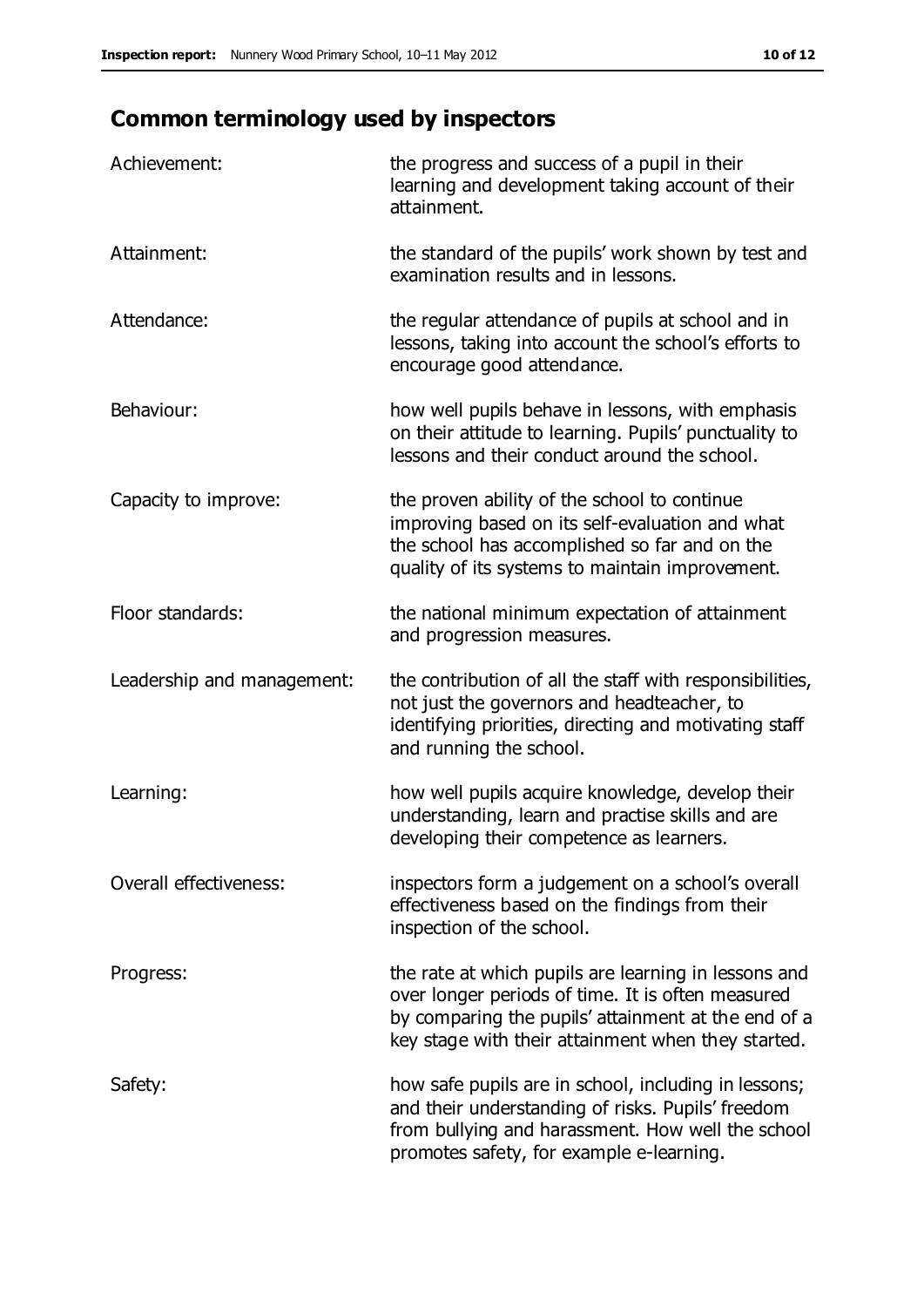#### **This letter is provided for the school, parents and carers to share with their children. It describes Ofsted's main findings from the inspection of their school.**



14 May 2012

Dear Pupils

#### **Inspection of Nunnery Wood Primary School, Worcester, WR5 1QE**

It was a great pleasure to meet you when my colleagues and I inspected your school recently. Thank you especially to those of you who read to us and spoke to us about your experiences of school.

Yours is a good school. It is a happy place that is well led and managed. You learn well because much of the teaching is good. You are polite and thoughtful about others. There are a couple of things the school could do even better so I have asked staff to:

- make sure that lessons always give you the right level of challenge and always move along at a good pace
- **If** give more emphasis to subjects other than English and mathematics and assess your work in them more often.

I am sure you will want to play you part by continuing to work hard when your lessons are even more challenging.

Thank you again for making us feel so welcome.

Yours sincerely

Michael Farrell Lead inspector